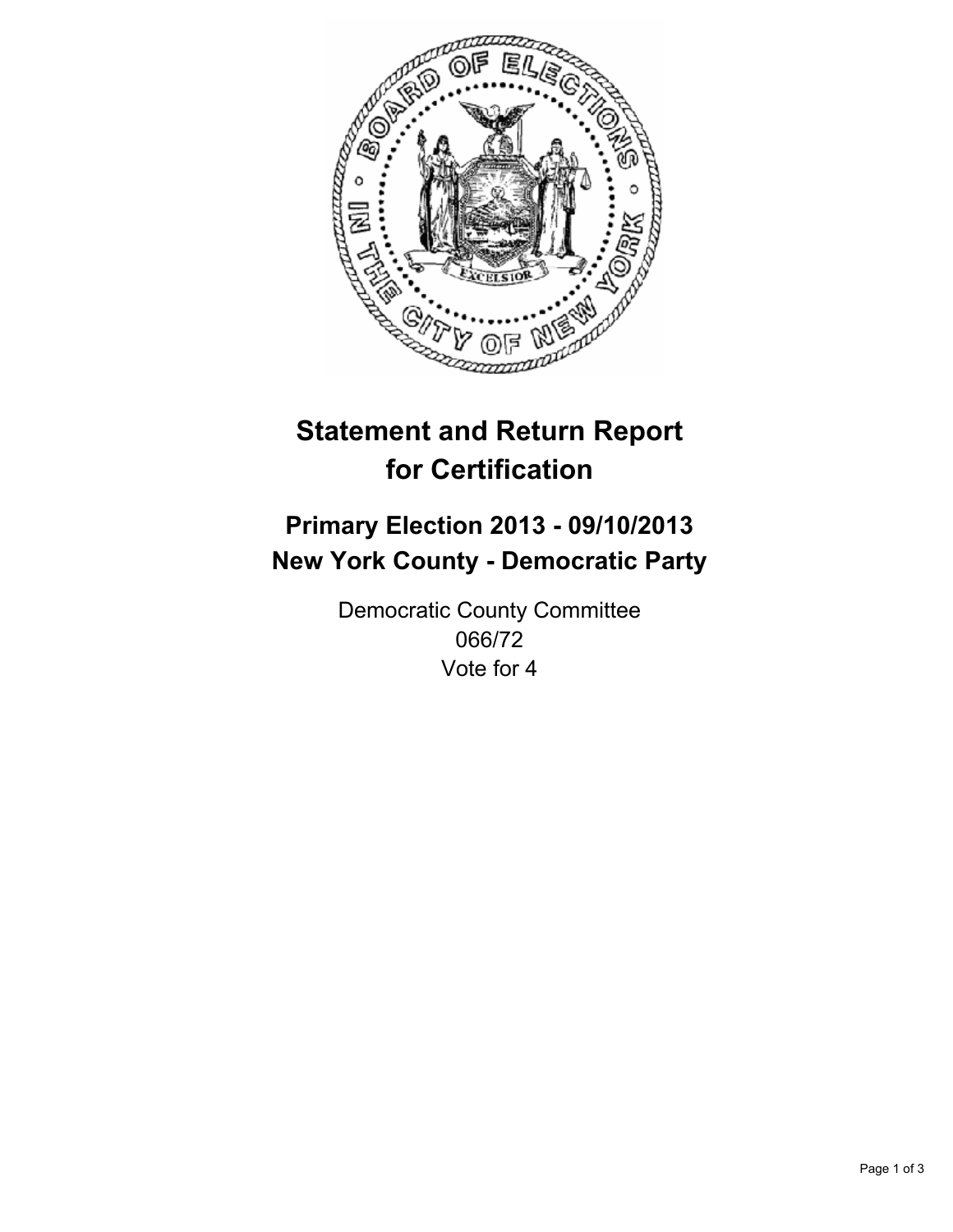

### **Assembly District 72**

| <b>EMERGENCY</b>           | 0   |
|----------------------------|-----|
| ABSENTEE/MILITARY          | 3   |
| <b>FEDERAL</b>             | 0   |
| SPECIAL PRESIDENTIAL       | 0   |
| <b>AFFIDAVIT</b>           | 7   |
| <b>JOHN J. HIGGINS</b>     | 111 |
| <b>MANUELA E. CEBALLOS</b> | 67  |
| LUPE SANTIAGO              | 64  |
| MERCEDES COLON DE PENA     | 70  |
| <b>ALDEMAR DIAZ</b>        | 27  |
| LILLIANA SANEAUX           | 47  |
| <b>Total Votes</b>         | 386 |